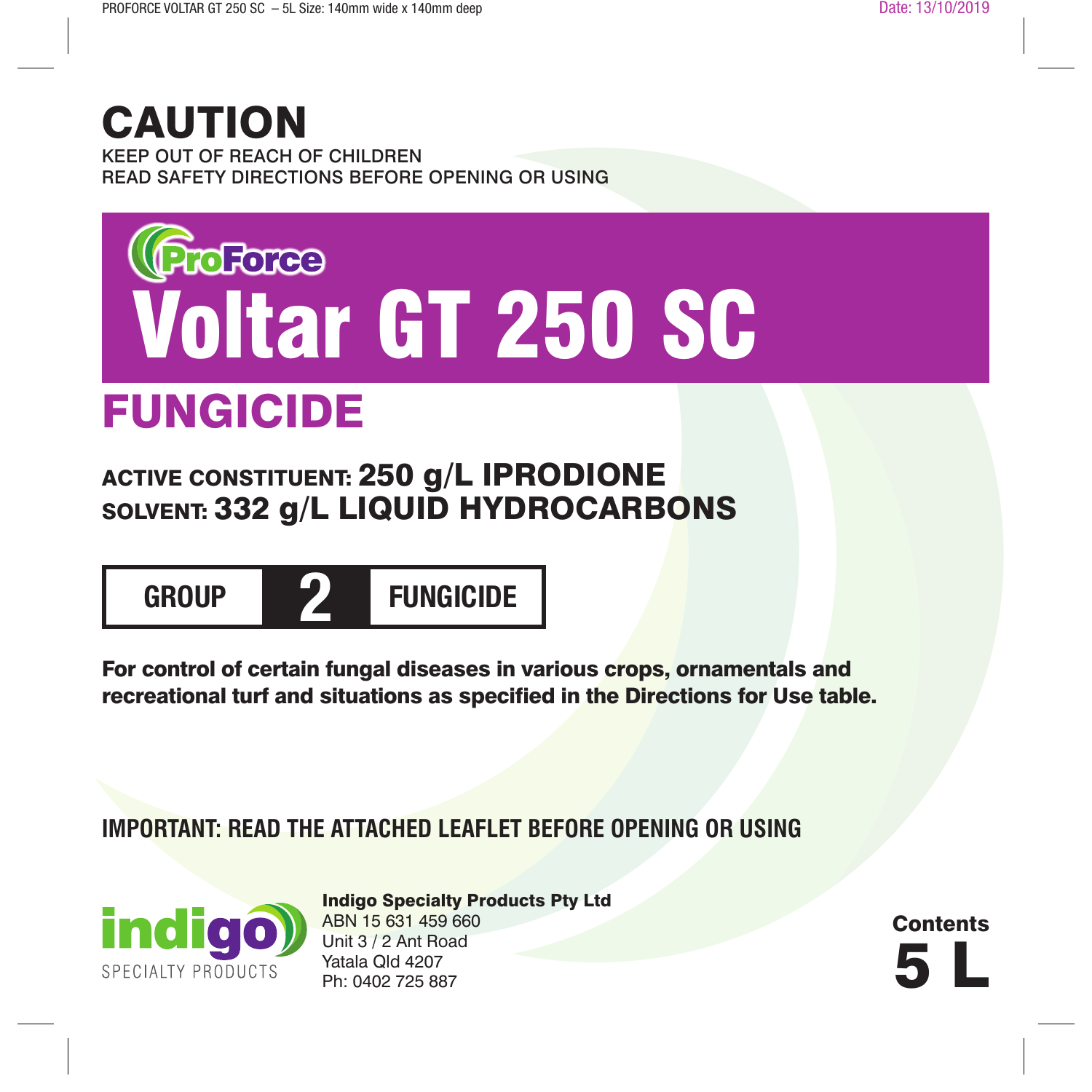# **FUNGICIDE** டுக<sub>ு</sub><br><mark>Voltar GT 250 SC</mark>

#### **STORAGE AND DISPOSAL**

Protect from frost. Store in the closed, original container in a dry, cool, wellventilated area. Do NOT store for prolonged periods in direct sunlight. Triple rinse containers before disposal. Add rinsings to spray tank. Do not dispose of undiluted chemicals on- site. If recycling, replace cap and return clean containers to recycler or designated collection point. If not recycling, break, crush or puncture and deliver empty packaging for appropriate disposal to an approved waste management facility. If an approved waste management facility is not available, bury the empty packaging 500 mm below the surface in a disposal pit specifically marked and set up for this purpose clear of waterways, desirable vegetation and tree roots, in compliance with relevant Local, State or Territory government regulations. DO NOT burn empty containers or product.

For refillable containers empty contents fully into application equipment. Close all valves and return to the point of supply for refill or storage.

#### **SAFETY DIRECTIONS**

Avoid contact with eyes and skin and avoid inhalation of vapour. Wear suitable protective clothing, gloves and goggles. If product on skin, immediately wash area with soap and water. After use and before eating, drinking or smoking, wash hands, arms and face thoroughly with soap and water.

#### **FIRST AID**

If poisoning occurs contact a doctor or Poisons Information Centre. Phone Australia 13 11 26, New Zealand 0800 764 766. If swallowed, do NOT induce vomiting.

#### **SDS**

Additional information is listed in the safety data sheet (SDS). A safety data sheet for ProForce VOLTAR GT 250 SC Fungicide is available from Indigo Specialty Products Pty Ltd on request.

**CONDITIONS OF SALE:** Seller warrants that the product conforms to its chemical description and is reasonably fit for the purposes stated on the label when used in accordance with directions under normal conditions of use. No warranty (other than non-excludable statutory warranties) of merchantability or fitness for a particular purpose, express or implied, extends to the use of product contrary to label instructions, or under offlabel permits not endorsed by Indigo Specialty Products Pty Ltd or under abnormal conditions. Indigo Specialty Products Pty Ltd accepts no liability for any loss or damage arising from incorrect storage, handling or use.





Batch No.

Date of **Manufacture** 

APVMA Approval No.: 64295/121689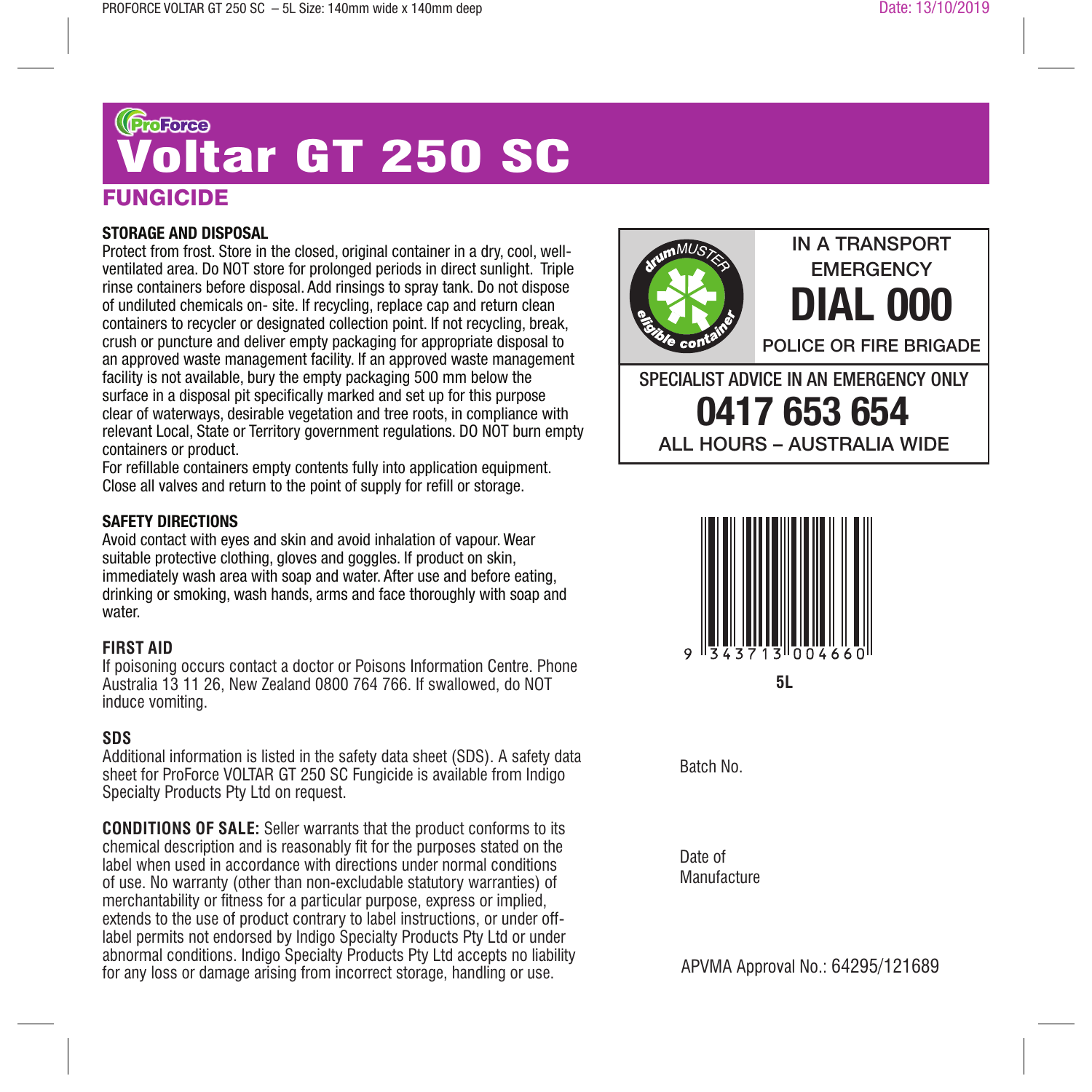# **DIRECTIONS FOR USE**

 $\overline{\phantom{a}}$ 

. . . . . . . .

 $\sim$ 

# **TREE AND VINE CROPS**

| <b>RATE</b>                                                       | In the following table, all rates are given for dilute spraying.<br>For concentrate spraying, refer to the Special Instructions for Tree Crops/Vines section. | <b>CRITICAL COMMENTS</b><br>For all uses in this table: Apply by dilute or concentrate<br>spraying equipment. Apply the same total amount of product |                                |             |                                                                                                                                                                                                                                                                                                                                                                                                                                                                                                                                                                                                                                                                                                                                                                                               |
|-------------------------------------------------------------------|---------------------------------------------------------------------------------------------------------------------------------------------------------------|------------------------------------------------------------------------------------------------------------------------------------------------------|--------------------------------|-------------|-----------------------------------------------------------------------------------------------------------------------------------------------------------------------------------------------------------------------------------------------------------------------------------------------------------------------------------------------------------------------------------------------------------------------------------------------------------------------------------------------------------------------------------------------------------------------------------------------------------------------------------------------------------------------------------------------------------------------------------------------------------------------------------------------|
| <b>CROP</b>                                                       | <b>DISEASE</b>                                                                                                                                                | <b>STATE</b>                                                                                                                                         | <b>RATE</b>                    | <b>WHP</b>  | to the target crop whether applying this product by dilute<br>or concentrate spraying methods. Refer to the Special<br>Instructions for Tree Crops/Vines section.                                                                                                                                                                                                                                                                                                                                                                                                                                                                                                                                                                                                                             |
| Almonds                                                           | <b>Blossom Blight.</b><br><b>Brown Rot</b><br>(Monilinia spp., Sclerotinia spp.)                                                                              | <b>All States</b>                                                                                                                                    | 100 mL/100 L<br>water          | Nil         | Apply first at full bloom and, if conditions are favourable for<br>disease development, up to two subsequent applications can<br>be made; at petal fall and up to four weeks after petal fall.                                                                                                                                                                                                                                                                                                                                                                                                                                                                                                                                                                                                |
| <b>Boysenberries</b>                                              | Grey Mould (Botrytis cinerea)                                                                                                                                 |                                                                                                                                                      | 200 mL/100 L<br>water          | 1 day $(H)$ | Spray at 10% blossom and full bloom. For fruit protection,<br>apply at 2 to 3 weeks pre-harvest.                                                                                                                                                                                                                                                                                                                                                                                                                                                                                                                                                                                                                                                                                              |
| Grapes                                                            |                                                                                                                                                               |                                                                                                                                                      |                                | 7 days (H)  | Good crop hygiene will aid in the control of disease. This use<br>is subject to a CropLife fungicide resistance management<br>strategy:<br>1. If three or fewer bunch rot sprays are applied in a season<br>use only one spray per season containing VOLTAR GT 250<br>SC Fungicide (or other Group 2 Fungicide). If four or more<br>bunch rot sprays are applied in a season use no more than<br>two sprays containing Group 2 fungicides, unless tank<br>mixed with a registered multi-site fungicide.<br>2. Late season fungicide treatments should be applied before<br>botrytis infection reaches unacceptably high levels in the<br>vineyard.<br>3. DO NOT apply more than two consecutive sprays from<br>the same fungicide group, including from the end of one<br>season to the next. |
| Kiwifruit                                                         | Botrytis Blight (Botrytis spp.)                                                                                                                               | NSW, Vic, WA<br>only                                                                                                                                 |                                |             | Apply the spray to vines every 10 to 14 days ensuring that<br>all fruit is thoroughly wet. Apply 3 applications at 10 to 14<br>day intervals from 10% bloom to petal fall for protection of<br>flowers and young fruit. Apply a further 2 applications of<br>VOLTAR GT 250 SC Fungicide to control late season Botrytis.                                                                                                                                                                                                                                                                                                                                                                                                                                                                      |
| <b>Macadamias</b>                                                 | Botrytis Blight ( <i>Botrytis</i> spp.)                                                                                                                       | <b>All States</b>                                                                                                                                    | 100 mL/100 L<br>water          | Nil         | Apply as a thorough cover spray to flower racemes when<br>they open. A follow up spray may be needed one week later<br>if wet conditions persist during flowering.<br>Remove nuts under trees prior to spraying.                                                                                                                                                                                                                                                                                                                                                                                                                                                                                                                                                                              |
| Mandarins (non-bearing)                                           | Alternaria Leaf Spot (Brown<br>Spot) (Alternaria alternate)                                                                                                   | Qld, WA, NT<br>only                                                                                                                                  | 200 mL/100 L<br>water          |             | Apply to non-bearing trees of Murcott variety monthly from<br>first flush in Spring until flushing ceases in the autumn.<br>Reduce intervals to fortnightly during periods of wet weather.                                                                                                                                                                                                                                                                                                                                                                                                                                                                                                                                                                                                    |
| Passionfruit                                                      | Alternata Spot (Brown Spot)<br>(Alternaria spp., Alternaria<br>passiflorae)                                                                                   | Qld, NSW,<br>WA, NT only                                                                                                                             | 200 mL/100 L<br>water          | 7 days (H)  | This use is subject to a CropLife fungicide resistance<br>management strategy:<br>1. Maintain a protective cover with protectant fungicide such<br>as mancozeb.<br>2. Limit the use of VOLTAR GT 250 SC Fungicide to strategic<br>periods, i.e. before, during and after extended wet periods.<br>3. Always tank mix VOLTAR GT 250 SC Fungicide with a<br>protectant such as mancozeb.<br>4. DO NOT apply more than four VOLTAR GT 250 SC<br>Fungicide (or other Group 2 fungicide) sprays in a season.                                                                                                                                                                                                                                                                                       |
| Raspberries                                                       | Grey Mould (Botrytis cinerea)                                                                                                                                 | <b>All States</b>                                                                                                                                    | 200 mL/100 L<br>water          | 1 day $(H)$ | Spray at 10% blossom and full bloom. For fruit protection,<br>apply at 2 to 3 weeks pre-harvest.                                                                                                                                                                                                                                                                                                                                                                                                                                                                                                                                                                                                                                                                                              |
| Stone Fruit: Apricots,<br>cherries, nectarines,<br>peaches, plums | Orchard Spraying Blossom Blight<br>(Monilinia fructicola, Moniliinia<br>laxa)<br><b>Brown Rot</b><br>(Monilinia fructicola, Moniliinia<br>laxa)               | <b>All States</b>                                                                                                                                    | 100 to 150<br>mL/100L<br>water | Nil         | For control of Blossom Blight, spray at 10% blossom, full<br>bloom and petal/shuck fall. For control of subsequent Brown<br>Rot in fruit, spray at 3 weeks and 1 week pre-harvest.<br>Use the higher rate under severe conditions of challenge,<br>or for single applications of VOLTAR GT 250 SC in the<br>spray program. This use is subject to a CropLife fungicide<br>resistance management strategy:<br>1. DO NOT apply more than 2 consecutive sprays of VOLTAR<br>GT 250 SC Fungicide (or other Group 2 fungicides).<br>2. A post-harvest treatment should also be counted as an<br>application.<br>3. The last blossom blight spray and the first pre-harvest<br>Brown Rot spray should be regarded as consecutive<br>applications.                                                   |
| Youngberries                                                      | Grey Mould (Botrytis cinerea)                                                                                                                                 | <b>All States</b>                                                                                                                                    | 200 mL/100 L<br>water          | 1 day $(H)$ | Spray at 10% blossom and full bloom. For fruit protection,<br>apply at 2 to 3 weeks pre-harvest.                                                                                                                                                                                                                                                                                                                                                                                                                                                                                                                                                                                                                                                                                              |
|                                                                   |                                                                                                                                                               |                                                                                                                                                      |                                |             |                                                                                                                                                                                                                                                                                                                                                                                                                                                                                                                                                                                                                                                                                                                                                                                               |

#### **BERRIES**

| <b>CROP</b> | <b>DISEASE</b>                                                                                                                                       | <b>STATE</b>      | <b>RATE</b>                                                                                                                                                   | <b>WHP</b>  | <b>CRITICAL COMMENTS</b>                                                                                                                                                                                                                                                                                                                                                                                                                                                                                                                                                                                                                                                                                                                                                             |  |  |
|-------------|------------------------------------------------------------------------------------------------------------------------------------------------------|-------------------|---------------------------------------------------------------------------------------------------------------------------------------------------------------|-------------|--------------------------------------------------------------------------------------------------------------------------------------------------------------------------------------------------------------------------------------------------------------------------------------------------------------------------------------------------------------------------------------------------------------------------------------------------------------------------------------------------------------------------------------------------------------------------------------------------------------------------------------------------------------------------------------------------------------------------------------------------------------------------------------|--|--|
| Celery      | Sclerotinia Rot (Pink Rot)<br>(Sclerotinia sclerotiorum)                                                                                             | <b>All States</b> | 2.0 L/ha where Spray<br>volume is less than                                                                                                                   | 1 day $(H)$ | Commence spraying 1 to 2 weeks post-transplanting and then every<br>2 to 3 weeks. Use only five sprays.                                                                                                                                                                                                                                                                                                                                                                                                                                                                                                                                                                                                                                                                              |  |  |
| Lettuces    | 1000 L/ha OR<br>Sclerotinia Rot (Drop)<br>200 mL/100 L<br>(Sclerotinia scleromtiorum,<br>water where spray<br>Sclerotinia minor)<br>volume equals or |                   | exceeds 1000 L/ha                                                                                                                                             | 7 days (H)  | Spray should be directed to the stems at ground level and to the<br>underside of lower leaves. This use is subject to a CropLife fungicide<br>resistance management strategy:<br>1. Apply VOLTAR GT 250 SC Fungicide as a seedling drench soon<br>after emergence.<br>2. Apply a protectant fungicide as a high volume foliar spray before<br>planting out, then VOLTAR GT 250 SC Fungicide immediately after<br>planting.<br>3. Maintain cover with protectant fungicide sprays at 7-10 day<br>intervals.<br>4. If weather conditions favour Botrytis infection, tank mix the<br>protectant with VOLTAR GT 250 SC Fungicide.<br>5. DO NOT apply VOLTAR GT 250 SC Fungicide (or other Group 2<br>Fungicides) more than four times per season, irrespective of the<br>target disease. |  |  |
| Potatoes    | Sclerotinia Rot (Sclerotinia<br>sclerotiorum)                                                                                                        | <b>All States</b> | 1.0 L to 2.0 L/ ha where<br>spray volume is less<br>than 1000 L/ha OR<br>100 to<br>200 mL/100 L<br>water where spray<br>volume equals or<br>exceeds 1000 L/ha | Nil         | Apply 2 sprays, once immediately before and once immediately after<br>hilling-up. For most effective treatment, concentrate the spray at the<br>base of the stems and surrounding soil surface, where the fungus is<br>active. Use the higher rate where disease is severe.                                                                                                                                                                                                                                                                                                                                                                                                                                                                                                          |  |  |
|             | <b>Target Spot (Early Blight)</b><br>(Alternaria solani)                                                                                             |                   |                                                                                                                                                               |             | Ensure thorough coverage to the whole plant. Treatment is generally<br>not required until after flowering. Use the higher rate where disease<br>is severe. This use is subject to a CropLife fungicide resistance<br>management strategy:<br>1. Limit the use of VOLTAR GT 250 SC Fungicide to periods when<br>conditions favour disease development.<br>2. DO NOT apply more than four VOLTAR GT 250 SC Fungicide (or<br>other Group 2 fungicide) sprays in one season.<br>3. Apply no more than two consecutive sprays of a Group 2<br>fungicide.                                                                                                                                                                                                                                  |  |  |
|             | <b>Hypocotyl Rot (Black Scurf)</b><br>(Rhizoctonia solani)                                                                                           |                   | 800 mL/tonne seed<br>material                                                                                                                                 |             | VOLTAR GT 250 SC Fungicide will protect emerging shoots from<br>hypocotyl rot, improving overall germination. VOLTAR GT 250<br>SC Fungicide may also reduce occurrence of black scurf on the<br>harvested potatoes. Ensure good coverage of seed material and<br>planting furrow. This can be achieved by applying VOLTAR GT 250 SC<br>Fungicide as a fine spray to the seed at the time of planting using<br>spray equipment mounted on the planter, and nozzles located at<br>three points on each planter row to ensure uniform coating of the<br>seed.<br>DO NOT plant into waterlogged soil. A minimum water volume of 80<br>L/tonne seed should be used.                                                                                                                       |  |  |

 $\overline{\phantom{a}}$ 

 $1.1.1.1.1.$ 

 $\sim$ 

| <b>BERRIES</b>                   |                                                                                                                                                                          |              |                                                                                                                                        |                                                                                                                                                                                                                                                                                                                                                                                                               |                                                                                                                                                                                                                                                                                                                                                                    | <b>CROP</b> | <b>DISEASE</b>                                           | <b>STATE</b>                 | <b>RATE</b>                                                                                                                             | <b>WHP</b>                                                                                                                                                                                                                                                                                                               | <b>CRITICAL COMMENTS</b>                                                                                                                                                                                                                                                                                                                                                                                                                                                                                                                 |
|----------------------------------|--------------------------------------------------------------------------------------------------------------------------------------------------------------------------|--------------|----------------------------------------------------------------------------------------------------------------------------------------|---------------------------------------------------------------------------------------------------------------------------------------------------------------------------------------------------------------------------------------------------------------------------------------------------------------------------------------------------------------------------------------------------------------|--------------------------------------------------------------------------------------------------------------------------------------------------------------------------------------------------------------------------------------------------------------------------------------------------------------------------------------------------------------------|-------------|----------------------------------------------------------|------------------------------|-----------------------------------------------------------------------------------------------------------------------------------------|--------------------------------------------------------------------------------------------------------------------------------------------------------------------------------------------------------------------------------------------------------------------------------------------------------------------------|------------------------------------------------------------------------------------------------------------------------------------------------------------------------------------------------------------------------------------------------------------------------------------------------------------------------------------------------------------------------------------------------------------------------------------------------------------------------------------------------------------------------------------------|
|                                  | (See Tree Crops/Vines for boysenberries, raspberries and youngberries)                                                                                                   |              |                                                                                                                                        |                                                                                                                                                                                                                                                                                                                                                                                                               |                                                                                                                                                                                                                                                                                                                                                                    | Tomatoes    | Sclerotinia Rot (Sclerotinia                             | Qld. NSW.                    |                                                                                                                                         | 7 days (H)                                                                                                                                                                                                                                                                                                               | Spray at 14-day intervals from transplanting and throughout the                                                                                                                                                                                                                                                                                                                                                                                                                                                                          |
| <b>CROP</b>                      | <b>DISEASE</b>                                                                                                                                                           | <b>STATE</b> | <b>RATE</b>                                                                                                                            | <b>WHP</b>                                                                                                                                                                                                                                                                                                                                                                                                    | <b>CRITICAL COMMENTS</b>                                                                                                                                                                                                                                                                                                                                           |             | sclerotiorum)<br>Grey Mould (Botrytis cinerea)           | Tas, SA,                     | 2.0 L/ha where spray<br>volume is less than<br>1000 L/ha OR 200 mL/<br>100 L water where<br>spray volume equals or<br>exceeds 1000 L/ha |                                                                                                                                                                                                                                                                                                                          | period of disease pressure                                                                                                                                                                                                                                                                                                                                                                                                                                                                                                               |
| Strawberries                     | Grey Mould (Botrytis   All States<br>cinerea)                                                                                                                            |              | 2.0 L/ha where spray<br>volume is less than<br>1000 L/ha OR 200<br>mL/100 L water where<br>spray volume equals<br>or exceeds 1000 L/ha | 1 day $(H)$                                                                                                                                                                                                                                                                                                                                                                                                   | This use is subject to a CropLife fungicide resistance management<br>strategy:<br>. Apply a program of protectant fungicides during flowering. If conditions<br>favour disease development during this period use VOLTAR GT 250 SC<br>Fungicide.<br>2. DO NOT apply more than two successive sprays of VOLTAR GT 250 SC<br>Fungicide (or other Group 2 Fungicide). |             |                                                          | WA only<br><b>All States</b> |                                                                                                                                         |                                                                                                                                                                                                                                                                                                                          | Commence spraying 3 to 4 weeks after transplanting or at the onset<br>of disease. Repeat treatment at 14-day intervals or when conditions<br>favour spread of the disease, i.e. at trimming or deleafing. This use is<br>subject to a CropLife fungicide resistance management strategy:<br>1. Alternate or tank mix VOLTAR GT 250 SC Fungicide with a<br>protectant such as chlorothalonil. Avoid applying two VOLTAR<br>GT 250 SC Fungicide (or other Group 2 fungicide) sprays in<br>succession, unless tank mixed with a protectant. |
| <b>VEGETABLES</b><br><b>CROP</b> | DISEASE                                                                                                                                                                  | <b>STATE</b> | <b>RATE</b>                                                                                                                            | <b>WHP</b>                                                                                                                                                                                                                                                                                                                                                                                                    | <b>CRITICAL COMMENTS</b>                                                                                                                                                                                                                                                                                                                                           |             |                                                          |                              |                                                                                                                                         |                                                                                                                                                                                                                                                                                                                          | 2. DO NOT apply more than four VOLTAR GT 250 SC Fungicide (or<br>other Group 2 fungicide) sprays in a season.                                                                                                                                                                                                                                                                                                                                                                                                                            |
| Celery                           | Sclerotinia Rot (Pink Rot)<br>(Sclerotinia sclerotiorum)                                                                                                                 | All States   | 2.0 L/ha where Spray<br>volume is less than                                                                                            | 1 day (H)                                                                                                                                                                                                                                                                                                                                                                                                     | Commence spraying 1 to 2 weeks post-transplanting and then every<br>2 to 3 weeks. Use only five sprays.                                                                                                                                                                                                                                                            |             | <b>Target Spot (Early Blight)</b><br>(Alternaria solani) | Qld, Tas,<br>WA. NT          |                                                                                                                                         |                                                                                                                                                                                                                                                                                                                          | Commence spraying 1 week post-transplanting. Use adequate water<br>to give thorough coverage of the plants. Use high volume spray<br>equipment. This use is subject to a CropLife fungicide resistance                                                                                                                                                                                                                                                                                                                                   |
| Lettuces                         | 1000 L/ha OR<br>Sclerotinia Rot (Drop)<br>200 mL/100 L<br>(Sclerotinia scleromtiorum.<br>water where spray<br>Sclerotinia minor<br>volume equals or<br>exceeds 1000 L/ha |              | 7 days (H)                                                                                                                             | Spray should be directed to the stems at ground level and to the<br>underside of lower leaves. This use is subject to a CropLife fungicide<br>resistance management strategy:<br>1. Apply VOLTAR GT 250 SC Fungicide as a seedling drench soon<br>after emergence.<br>2. Apply a protectant fungicide as a high volume foliar spray before<br>planting out, then VOLTAR GT 250 SC Fungicide immediately after |                                                                                                                                                                                                                                                                                                                                                                    |             |                                                          |                              |                                                                                                                                         | management strategy:<br>1. Limit the use of VOLTAR GT 250 SC Fungicide to periods when<br>conditions favour disease development.<br>2. DO NOT apply more than four VOLTAR GT 250 SC Fungicide (or<br>other Group 2 fungicide) sprays in one season. Apply no more than<br>two consecutive sprays of a Group 2 fungicide. |                                                                                                                                                                                                                                                                                                                                                                                                                                                                                                                                          |

# **FIELD CROPS**

| <b>CROP</b> | <b>DISEASE</b>                                                     | <b>STATE</b>    | <b>RATE</b>                                                                                                                                                 | <b>WHP</b>        | <b>CRITICAL COMMENTS</b>                                                                                                                                                                                                                                                         |  |  |
|-------------|--------------------------------------------------------------------|-----------------|-------------------------------------------------------------------------------------------------------------------------------------------------------------|-------------------|----------------------------------------------------------------------------------------------------------------------------------------------------------------------------------------------------------------------------------------------------------------------------------|--|--|
| Canola      | Sclerotinia<br>(Sclerotinia sclerotiorum)                          | All States      | $2.0$ L/ha                                                                                                                                                  | 6 weeks<br>(H, G) | Apply at 20 to 50% flowering. Apply as a preventative spray before<br>disease infection is anticipated. Good coverage is essential.<br>Aerial application: Apply using a minimum water volume of 45 L/ha.<br>Ground application: Apply using a minimum water volume of 100 L/ha. |  |  |
| Lucerne     | Lucerne Leaf Spot<br>(Stemphylium botryosum)                       | Qld, WA<br>only | 500 mL to 1 L/ha where<br>spray volume is less than<br>1000 L/ha<br>OR 50 to 100 mL<br>per 100 L water where<br>spray volume equals or<br>exceeds 1000 L/ha | $7$ days $(G)$    | Spray every 10 to 14 days when cool, damp weather favours the<br>disease. Use the higher rate under conditions of high disease pressure.                                                                                                                                         |  |  |
|             | Leptosphaerulina Leaf Spot<br>(Leptosphaerulina trifolii)          |                 |                                                                                                                                                             |                   | Apply in at least 300 L water/ha every 10 to 14 days when cold, damp<br>weather favours the disease. Use the higher rate under conditions of<br>high disease pressure.                                                                                                           |  |  |
| Peanuts     | Sclerotinia Rot (Sclerotinia<br>sclerotiorum, Sclerotinia<br>minon |                 | 2.0 L/ha OR 440 mL/100<br>12 days $(H)$<br>L water (spot application)                                                                                       |                   | Apply when disease first appears. Repeat if necessary. Use a high<br>water volume to ensure good coverage of foliage and stem at ground<br>level.<br>DO NOT mix VOLTAR GT 250 SC Fungicide with a foliar fungicide due to<br>the different target positions on the plant.        |  |  |
| Soybeans    | <b>Black Leaf Blight (Arkoola</b><br>nigra)                        | NSW. WA<br>only | 2.0 L/200 to 400 L<br>water/ha                                                                                                                              | 7 weeks (H)       | If disease is present on leaves apply an initial spray at early pod set<br>(pods approximately 5 mm long). An additional spray 14 days later may<br>be required if wet seasonal conditions prevail.                                                                              |  |  |